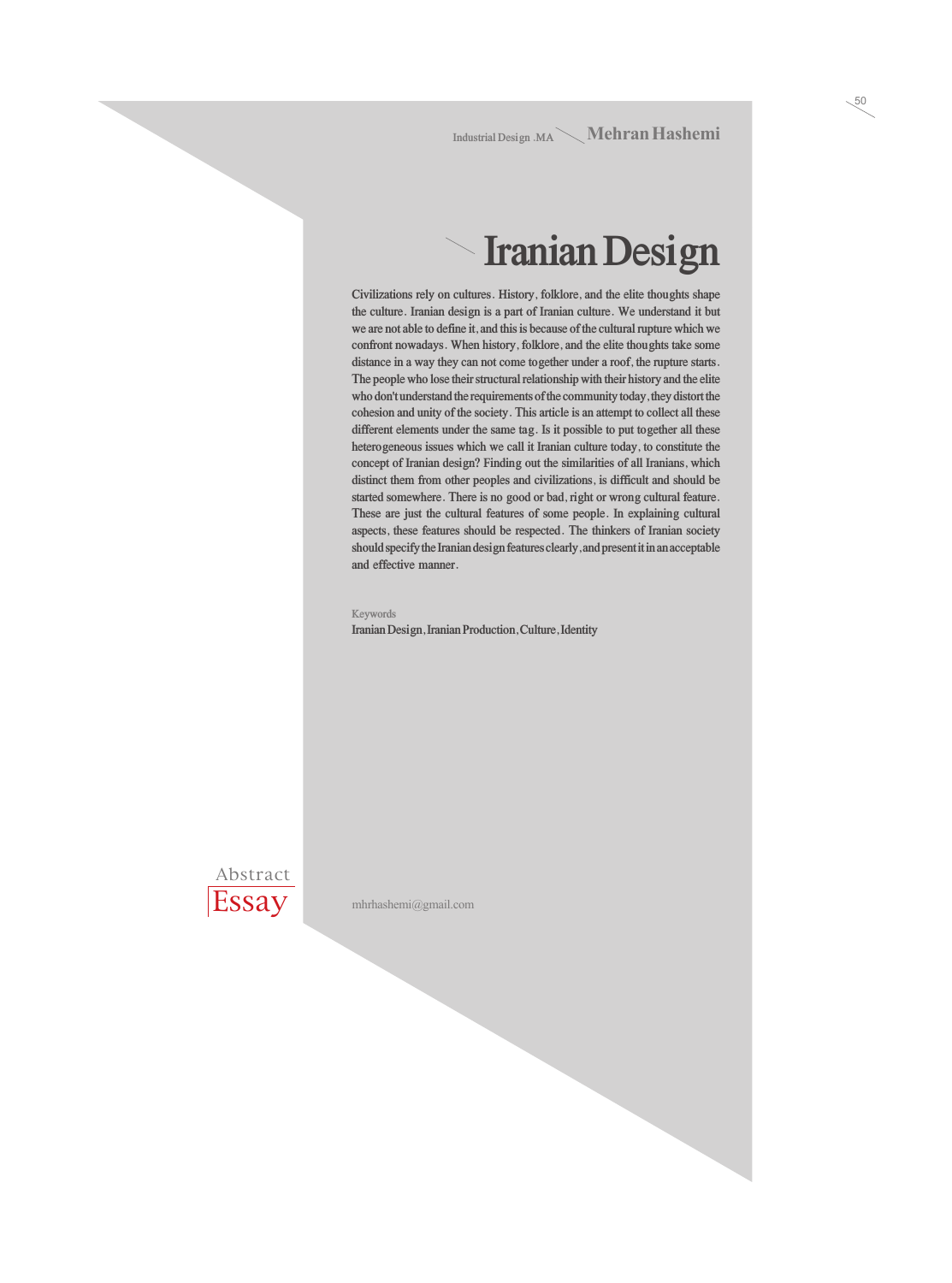Service & Experience Designer + Design Strategist at Continuum \ Toby Bottorf + Zach Hyman

### **Service Design and CX: Distinctions without Differences? A Comparison of Contexts, Cultures, and Customers**

**Service designers and Customer Experience (CX) designers both work to improve the experiences people have when they interact with an organisation. We are all experience designers. We share the same tools for understanding and mapping behaviour, and the same approaches to designing the touchpoints and underlying systems that deliver a better experience. Why do we use different names for what seems to be the same work? The main differences we see are between more datadriven approaches to CX and more qualitative approaches to service design. These arise from differences in goals and determine how success is measured.**

**Translation** Abstract

Dastavard / VOL. 27 / Issue. 37 / Spring 2017  $\sqrt{\frac{1}{\sqrt{3}}\log\left(\frac{1}{\sqrt{3}}\right)}$  /  $\sqrt{3}$  /  $\sqrt{3}$  /  $\sqrt{3}$  /  $\sqrt{3}$  /  $\sqrt{3}$  /  $\sqrt{3}$ 

tbottorf@continuuminnovation.com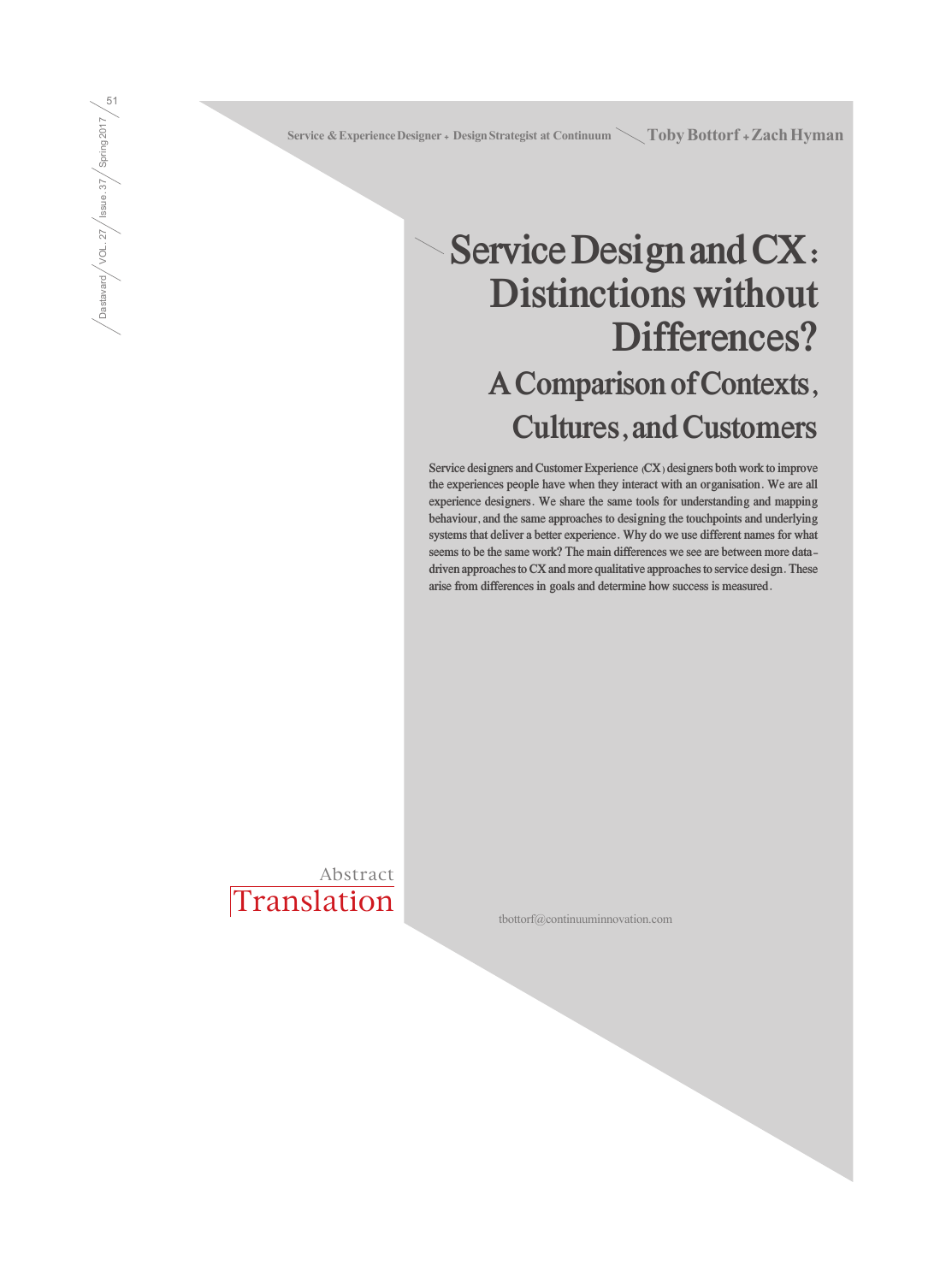52

### **Experimental Quality and Aesthetic Perception by Users, in Interaction with Products**

**This article tries to find the relation between user aesthetic perception, and the form and function of the product. Users positive experience becomes more important when he/she is being surrounded by electronic and multifunctional products. Today, "interactive design" means to create more useful relation between industrial products and users. The term that first used in computer sciences, now spread to almost all other areas of industrial productions. This paper is to define beauty as an experimental quality, and tries to find an answer to the question: " how interactive designers can create beauty in user oriented and interactive products?"**

#### **Keywords**

**Function, Interactive Design, User Perception, Aesthetic**

Promotional Paper Abstract

behzad\_soleimani@yahoo.com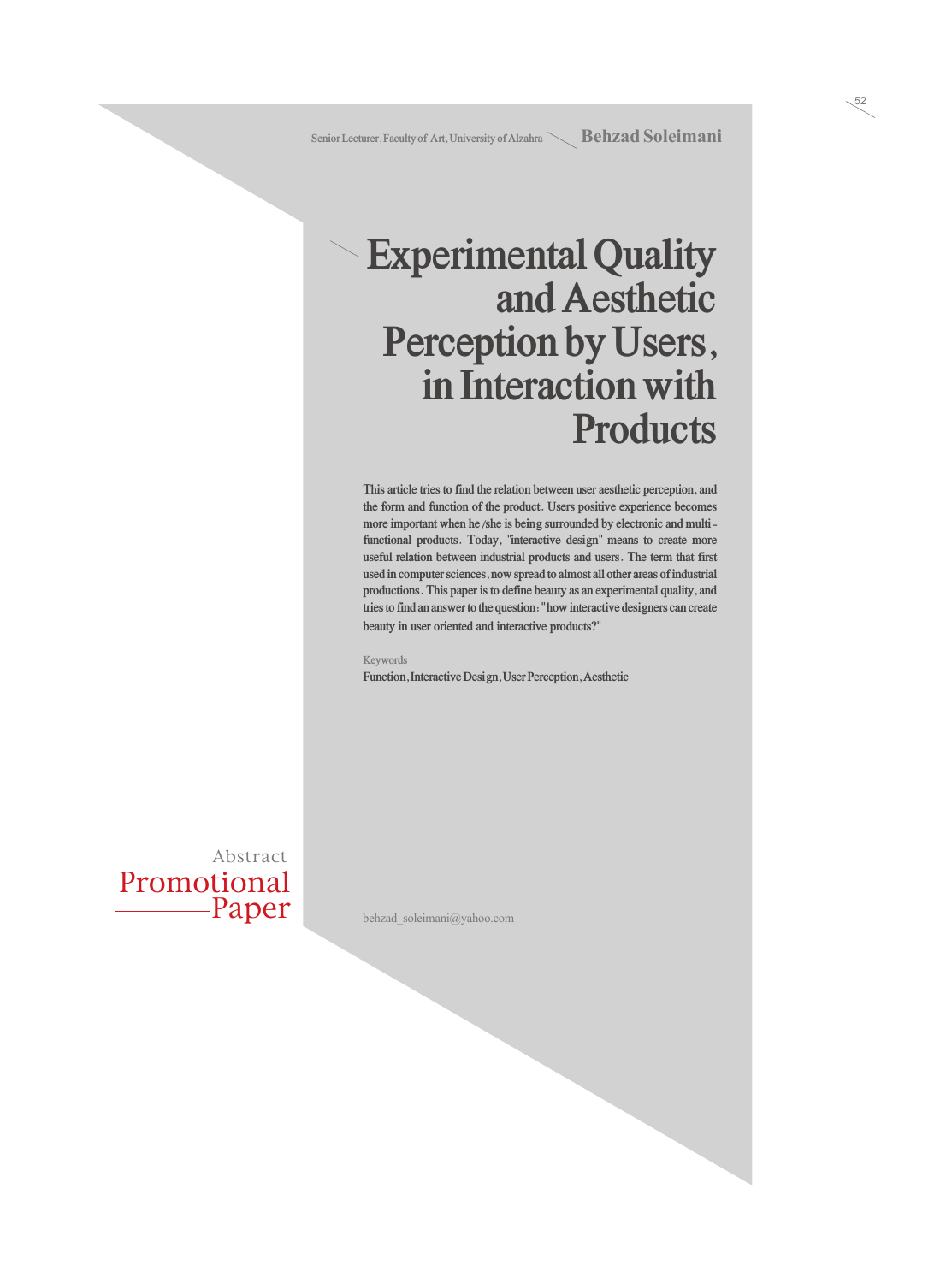**Industrial Design .MA** Atefeh Falahati

Associate Proffessor, Faculty of Applied Arts, University of Art  $\diagdown \mathbf{Mohammad \, Kazzag hi}$ 

## **Product Sharing Systems: A Way to Coping with Product Obsolescence**

**Today, consumerism, exactly at the opposite end of sustainability and environmental protection, can be seen in most aspects of our lives. We know, for sure, that consumerism will eventually destroy the environment, as it has done so far, simply just because the earth resources are not infinite and we can not run the system, in the same way based on a linear costuming process, from the production to distribution, to consumption, and finally to the disposal of a gargantuan volume of formed material. So, there is only one way in front if us: do something about saving the environment by stopping the inappropriate processes, as opposed to do nothing and waiting for environmental collapse before our eyes. Now, the query however is that "how does design can help ceasing one of the most important challenges of our era?" This paper postulates that from one hand, by knowing the process of product obsolescence and it's important role in consumerism, and from the other hand, by promoting and implementing Product Sharing Systems (PPS), consumerism can be defeated to a certain extent.**

**Keywords**

**Product Obsolescence, Consumerism, Sustainability, Product Sharing System**



atefeh.falahatai@gmail.com.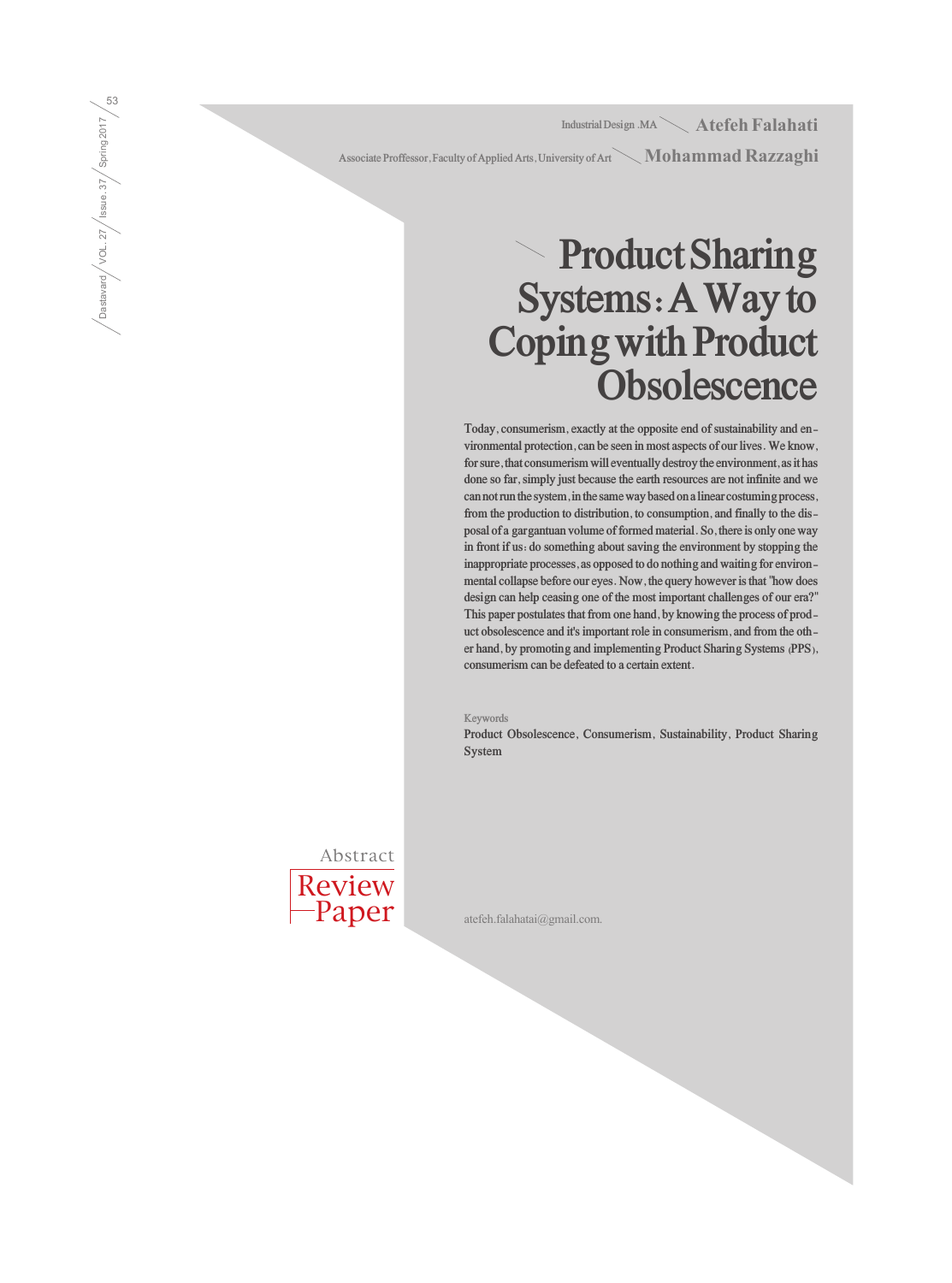Art Research. PhD Student **Ebrahim Bagheri Taleghani** 

**Associate Proffessor,** Hassan Ali Pourmand **Faculty of Arts & Architecture, University of Tarbiat Modares**

# **Problem Oriented vs Solution Oriented Design in Design Methodologys**

**When a design assignment is given to designers and non-designers, their way of thinking and dealing with the problem and solutions are totally different; thus the design processes will lead to different results. Even different designers may choose different approaches and strategies when dealing with the same problem. How far should a designer focus on the problem and detailed analysis of it before ideation? How should he/she use the problem, the information, the designer›s knowledge and initial ideas to achieve more acceptable results? This paper, reviews the most important researches which have been done from 1970s and discusses briefly the results as problem oriented, information oriented, solution oriented, and knowledge oriented design strategies. In the following, the design thinking processes proposed by IDEO and Stanford School of Design, are introduced which are based on solution oriented design. Finally some questions are proposed which could not find any any clear answers in recent researches, and can be followed in future studies, by those interested in the**  field of design and it is methodology.

#### **Keywords**

**Problem-oriented Design, Solution-oriented Design, Design Methodology, Design Thinking**



**e.bagheri@semnan.ac.ir**